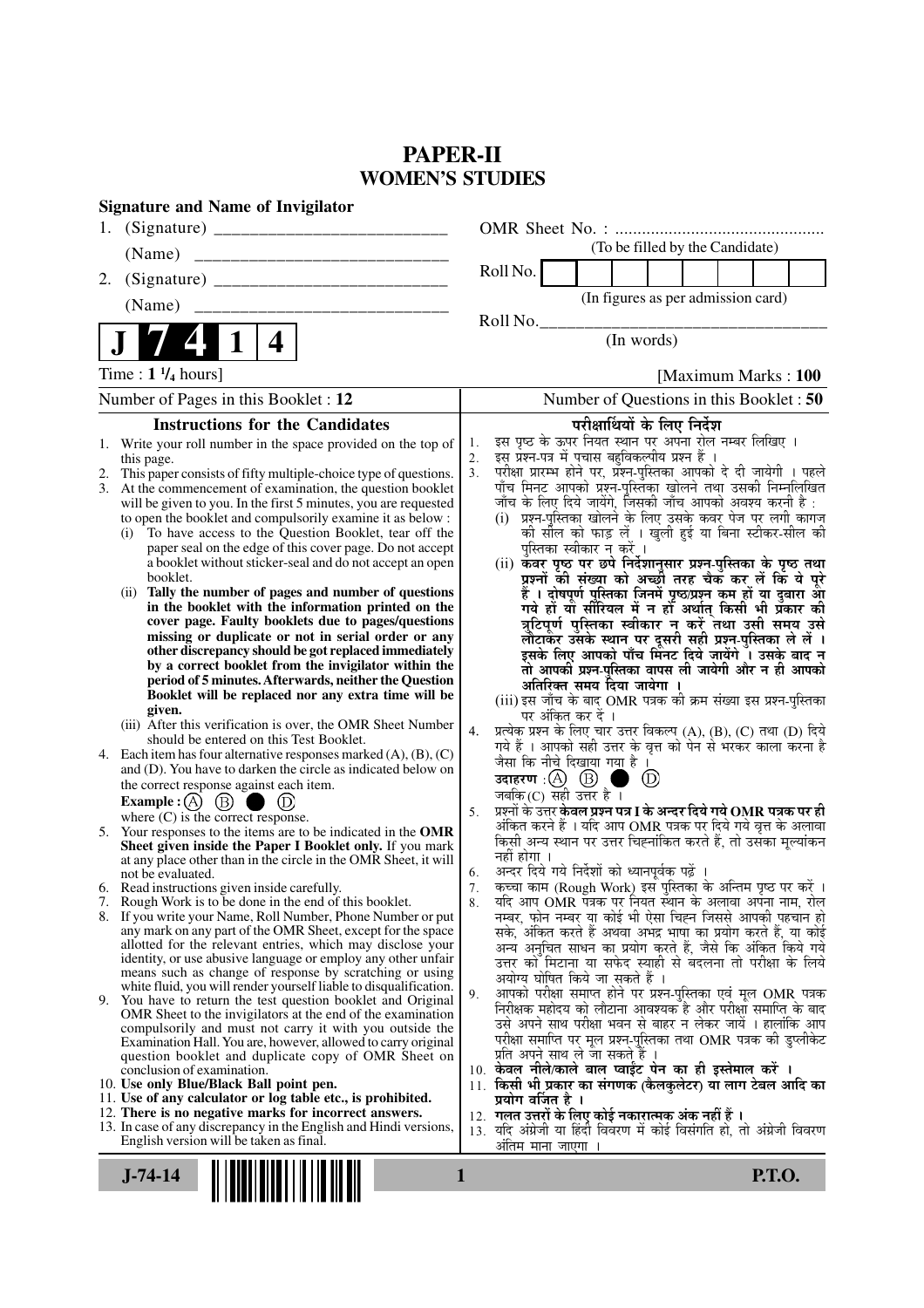#### **WOMEN'S STUDIES**

#### **Paper – II**

- **Note :** This paper contains **fifty (50)** objective type questions of **two (2)** marks each. **All** questions are compulsory.
- **1.** The Emergence of Women's Studies as an Academic discipline is the result of
	- (A) First Wave Feminism
	- (B) Second Wave Feminism
	- (C) Third Wave Feminism
	- (D) Fourth Wave Feminism
- **2.** Liberal Feminism Advocates :
	- i. Individualism
	- ii. Rationality
	-
	- iii. Deconstruction<br>iv. Radical change
	- iv. Radical change<br>(A) i and iii are corn i and iii are correct.
	- (B) i, ii, iii and iv are correct.
	- (C) iii and iv are correct.
	- (D) i and ii are correct.
- **3.** Which policy has initiated centre for women's studies in India ?
	- (A) National Policy on Women Empowerment  $(2001)$
	- (B) National policy on Education (1986)<br>(C) National Policy on Population (2010)
	- (C) National Policy on Population (2010)
	- National Policy on Poverty Elimination (2009)
- **4.** Which of the following pair is not correctly matched ?
	- $(A)$  First Minister of Indian Railway – Mamta **Baneriee**
	- (B) First Women<br>Supreme Court Supreme Judge – Fatima Beevi
	- (C) First Indian Women Sarojini President of Indian National Congress Naidu
	- (D) First Women Chief Mayawati Minister
- **5. Assertion (A):** Today the women's movement in India is a strong movement which has spread to various parts of the country.

**Reason (R)** : In India we have a single cohesive movement in the country.

Codes :<br>(A) Bo

- Both  $(A)$  and  $(R)$  are correct.
- $(B)$  Both  $(A)$  and  $(R)$  are correct and  $(R)$ is the correct explanation for (A).
- (C) (A) is correct and  $(R)$  is wrong.
- (D) Both (A) and (R) are wrong.
- **6.** Which one among the following was initiated by the UGC, New Delhi to ensure safety of women and gender sensitization on University campuses ?
	- (A) Single Girl Child Fellowship Programme<br>Rajiv Gandhi
	- (B) Rajiv Gandhi Fellowship Programme
	- (C) Saksham Programme
	- Capacity Building Programme for women Managers in Higher Education.
- **7.** Arrange the following books chronologically according to the year of publication :
	- i. The Subjection of Women
	- ii. The Second Sex
	- iii. Feminine Mystique
	- iv. A Vindication of the Rights of Women

**Codes :** 

(A) iv, iii, i, ii (B) iv, i, ii, iii

- $(C)$  iv, ii, i, iii  $(D)$  ii, i, iv, iii
- **8.** Who said : "The feminists had destroyed the old image of women, but they could not erase the hostility, the prejudice and the discrimination that still remained" ?<br>
(A) Margaret Fuller
	- (A) Margaret Fuller
	- (B) Linda Phelps
	- (C) Betty Friedman<br>(D) Sandra L. Barky
	- Sandra L. Barky
- **9.** The 'Demystification of law for Women' has been a ground breaking work of<br> $(A)$  Fl
	- (A) Flavia Agnes
	- (B) Nandita Haskar
	- (C) Lotika Sarkar
	- Ester Boserup
- **10.** Arrange the following cases in the chronological order :<br>i. Roopkanwar Ca
	- i. Roopkanwar Case<br>ii. Mathura Rape case
	- ii. Mathura Rape case<br>iii. Vishaka Case
	- iii. Vishaka Case<br>iv. Shakti Mill R
	- Shakti Mill Rape Case
	- **Codes : (A)** iv.
	- (A) iv, ii, i, iii (B) iii, ii, iv (C) ii, i, iii, iv (D) i, ii, iv, iii
		- i, ii, iv, iii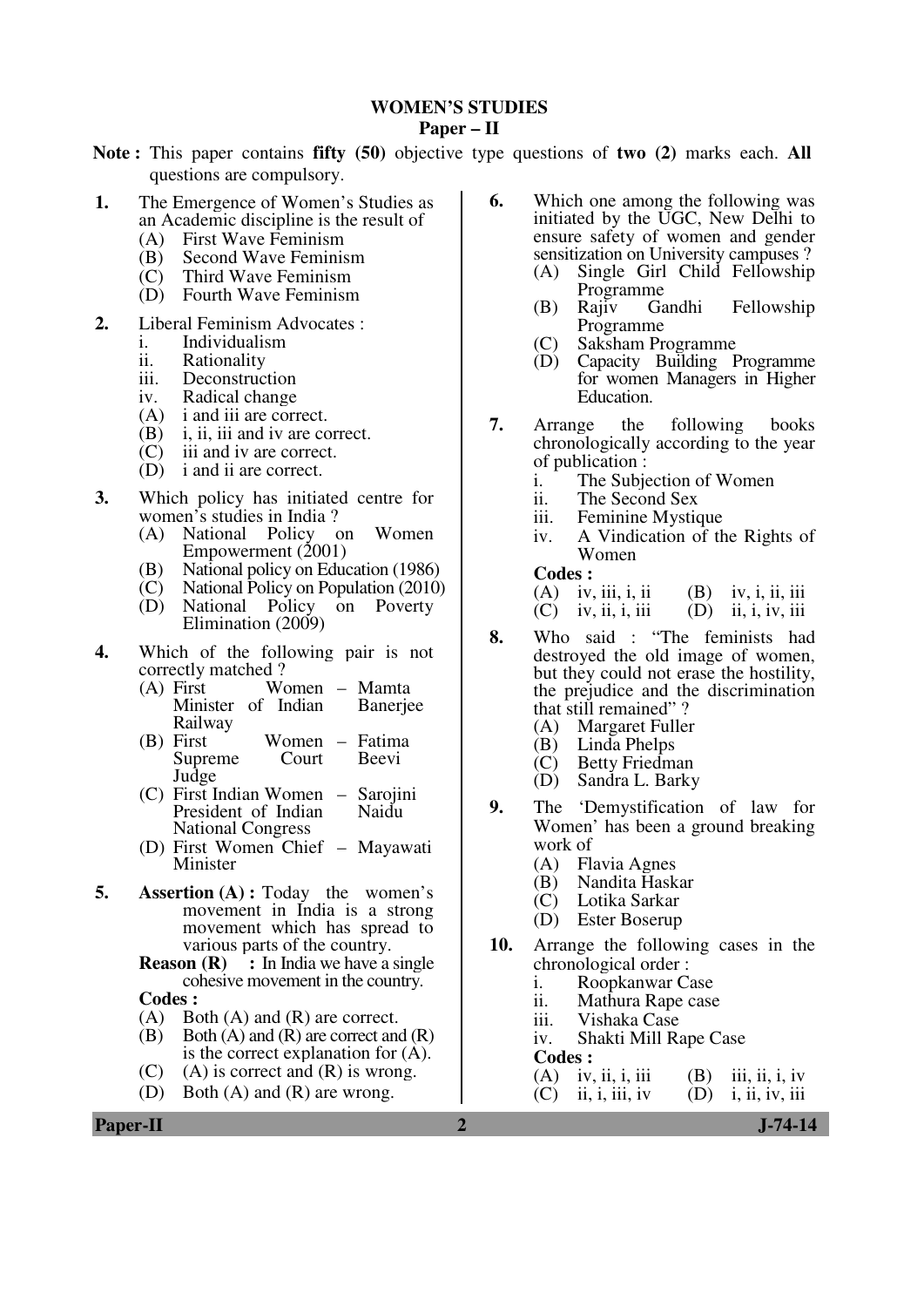# महिला अध्ययन

# ¯ÖÏ¿®Ö¯Ö¡Ö **– II**

**निर्देश :** इस प्रश्नपत्र में **पचास (50)** बह-विकल्पीय प्रश्न हैं । प्रत्येक प्रश्न के **दो (2)** अंक हैं । **सभी** प्रश्न अनिवार्य हैं ।

- 1. अकादमिक विषय के रूप में 'महिला अध्ययन' का उदभव निम्नलिखित का परिणाम है :
	- (A) प्रथम लहर का नारीवाद
	- (B) द्वितीय लहर का नारीवाद
	- (C) ततीय लहर का नारीवाद
	- (D) चौथी लहर का नारीवाद
- **2.** ∑उदार नारीवाद निम्नलिखित की पैरवी करता है :
	- i. व्यक्तिवाद
	- ii. बद्धिमानी/रेशनलिटी
	- iii. डीकॉन्स्ट्रक्शन/खंडन
	- iv. आमल चल परिवर्तन
	- $(A)$  i और iii सही हैं ।
	- $(B)$  i, ii, iii और iv सही हैं ।
	- (C) iii और iv सही हैं ।
	- $(D)$  i और ii सही हैं।
- **3.** भारत में किस नीति ने महिला अध्ययन केन्द्र की शुरुआत की है ?
	- $(A)$  राष्ट्रीय महिला सशक्तिकरण नीति (2001)
	- $(B)$  राष्ट्रीय शिक्षा नीति (1986)
	- (C) राष्ट्रीय जनसंख्या नीति (2010)
	- $(D)$  राष्ट्रीय गरीबी उन्मुलन नीति (2009)
- 4. Fiम्नलिखित में से कौन सा युग्म सही सुमेलित नहीं है ?
	- $(A)$  भारतीय रेलवे की प्रथम ममता बैनर्जी महिला मंत्री
	- (B) सर्वोच्च न्यायालय की प्रथम महिला न्यायाधीश – फातिमा बीवी
	- (C) इंडियन नेशनल कांग्रेस की प्रथम भारतीय महिला अध्यक्ष – सरोजिनी नायडू
	- $(D)$  प्रथम महिला प्रधान मंत्री  $\qquad$  मायावती
- **5. अभिकथन (A) :** आज भारत में महिलाओं का आन्दोलन शक्तिशाली आन्दोलन है जो देश के विभिन्न भागों में फैल गया हैं ।
	- **तर्क (R) :** भारत में एकल ससंजक आन्दोलन चल रहा है ।

कुट $:$ 

- $(A)$   $(A)$  और  $(R)$  दोनों सही हैं।
- $(B)$   $(A)$  और  $(R)$  दोनों सही हैं और  $(R)$ . (A) की सही व्याख्या है ।
- (C)  $(A)$  सही है और (R) गलत है ।
- (D)  $(A)$  और  $(R)$  दोनों गलत हैं ।
- **6.** विश्वविद्यालय परिसर में महिलाओं की सरक्षा तथा जेंडर संवेदीकरण सनिश्चित करने के लिए यु.जी.सी., नई दिल्ली, द्वारा निम्नलिखित में से <u>कोन सा कार्यक्रम प्रारम्भ किया गया था ?</u>
	- $(A)$  सिंगल गर्ल चाइल्ड फेलोशिप प्रोग्राम
	- $(B)$  राजीव गांधी फैलोशिप प्रोग्राम
	- $(C)$  सक्षम कार्यक्रम
	- $(D)$  उच्च शिक्षा में महिला प्रबन्धकों के लिए क्षमता निर्माण कार्यक्रम
- 7. निम्नलिखित पस्तकों को उनके प्रकाशन के वर्ष के अनुसार कालानुक्रमिक क्रम में व्यवस्थित करें :
	- (i) हि सब्जेक्शन ऑफ व्**मे**न
	- (ii) दि सैकेण्ड सैक्स
	- (iii) फेमिनाइन मिस्टीक
	- (iv) ए विंडीकेशन ऑफ दि राइट्स ऑफ वूमेन कट :
	- $(A)$  (iv) (iii) (i) (ii)<br>
	(B) (iv) (i) (iii) (iii)
	- (B) (iv) (i) (ii) (iii)<br>(C) (iv) (ii) (i) (iii)
	- $(C)$  (iv)
	- (D) (ii) (i) (iv) (iii)
- 8. "नारीवादियों ने महिलाओं की पुरानी छवि को नष्ट कर दिया है, परन्तु शश्रुता, पूर्वाग्रह और भेदभाव जो अभी भी विद्यमान है को मिटा नहीं सके हैं ।" यह किसने कहा है ?
	- $(A)$  मारग्रेट फुल्लर  $(B)$  लिंडा फेल्प्स
	- (C) बेड़ी फ्रीडमैन (D) सांडा एल. बार्की
- 9. 'दिमिस्टीफिकेशन ऑफ लॉ फॉर वमेन' निम्नलिखित का श्रेष्ठ नवीन कार्य है :
	- $(A)$  क्लेविया एगनेस  $(B)$  नंदिता हस्कर
	- (C) लतिका सरकार (D) इस्टर बोसरप
- 10. निम्नलिखित मामलों या वादों को कालानक्रमिक क्रम में व्यवस्थित करें :
	- $(i)$  रुपकँवर वाद
	- (ii) मथुरा बलात्कार वाद
	- (iii) विशाखा वाद
	- (iv) शक्ति मिल बलात्कार वाद
	- Ûæú™ü **:**
	- $(A)$  (iv) (ii) (i) (iii)
	- $(B)$  (iii) (ii) (i) (iv)  $(C)$  (ii) (i) (iii) (iv)
	- $(D)$  (i) (ii) (iv) (iii)

 **J-74-14 3 Paper-II**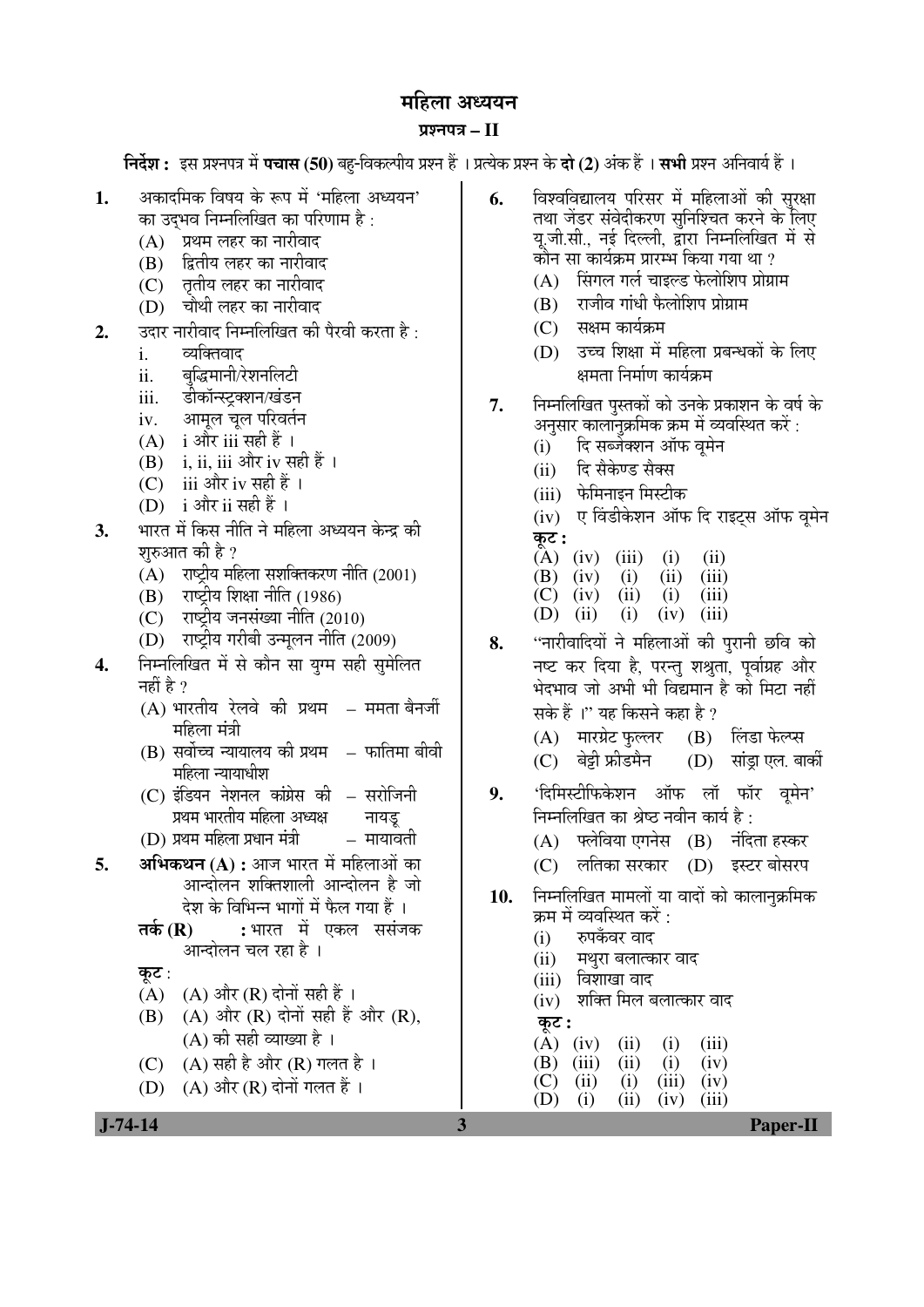- **11.** Who said : "I do not wish them (women) to have power over men, but over themselves" ?
	- (A) Simone de Beauvoir
	- (B) Mary Wollstonecraft
	- (C) Rosemarie Tong
	- (D) Elshtain
- **12.** TREAD scheme for women is meant for
	- (A) Training Related Entrepreneurship Assistance and Development
	- (B) Training and Research on Entrepreneurship Assistance and Development
	- (C) Trade Related Entrepreneurship Assistance and Development
	- (D) Trade Related Education And Development
- **13.** Which section of the criminal law amendment provide death penalty to the repeat offenders of Gang Rape ?<br>
(A)  $374 E$  (B)  $376 E$ 
	- $(A) 374 E$
	- (C)  $276 \text{ E}$  (D)  $245 \text{ E}$
- **14. Assertion (A) :** DNA finger printing has because a powerful tool to establish paternity and identity of criminal in rape and assault cases.
	- **Reason (R)** : Trace evidences such as hair, saliva and dried semen are adequate for DNA analysis

 **Codes :** 

- (A) Both (A) and  $(R)$  are true and  $(R)$ is the correct explanation of (A).
- (B) Both (A) and (R) are true and (R) is not the correct explanation of (A).
- (C) (A) is true but  $(R)$  is false.
- (D) (A) is false but  $(R)$  is true.
- **15.** Who is of the view that men's relationship with nature was predatory from the beginning and in his lust for power, man established similar relationship with women ?
	- (A) Krishnaraj Maithreyi
	- (B) Maria Mies
	- (C) Simon de Beavoir
	- (D) Bina Agarwal
- **16.** Match the following given in List I with their proponents given in List  $- \Pi$ :  $List-I$   $List-II$ 
	- a. Anti corruption 1. Aruna Roy movement
	- b. Narmada Bachao Movement 2. Sundar Lal Bahuguna
	- c. Chipko Movement 3. Anna Hazare
	- d. Right to Information 4. Medha Patkar

**Codes :** 

|     | a | h | Ċ | d |
|-----|---|---|---|---|
| (A) | 3 | 4 | 2 |   |
| (B) | 4 | 3 | 2 |   |
| (C) | 3 | 4 |   | 2 |
| (D) | 4 | 3 |   | 2 |

- **17.** Empowerment includes the following capabilities :
	- i. Ability to make personal decisions
	- ii. Ability to access information
	- iii. Ability to dominate patriarchal powers
	- iv. Ability to learn and access skills

## **Codes :**

- (A) i, ii, iii, iv are correct.
- (B) i, ii and iii are correct.
- (C) i and ii are correct.
- (D) i, ii and iv are correct.

### **18.** Who wrote Humayun Nama ?

- (A) Gulbadan Begum
- (B) Jahan Aara
- (C) Noor Jahan
- (D) Salima Begum
- **19.** Under MTP Act (1971) the opinion of two registered medical practioners are required if pregnancy period is
	- (A) Below Twelve week
	- (B) Between twelve and twenty four weeks
	- (C) Between twelve and fifteen weeks
	- (D) Between twelve and twenty weeks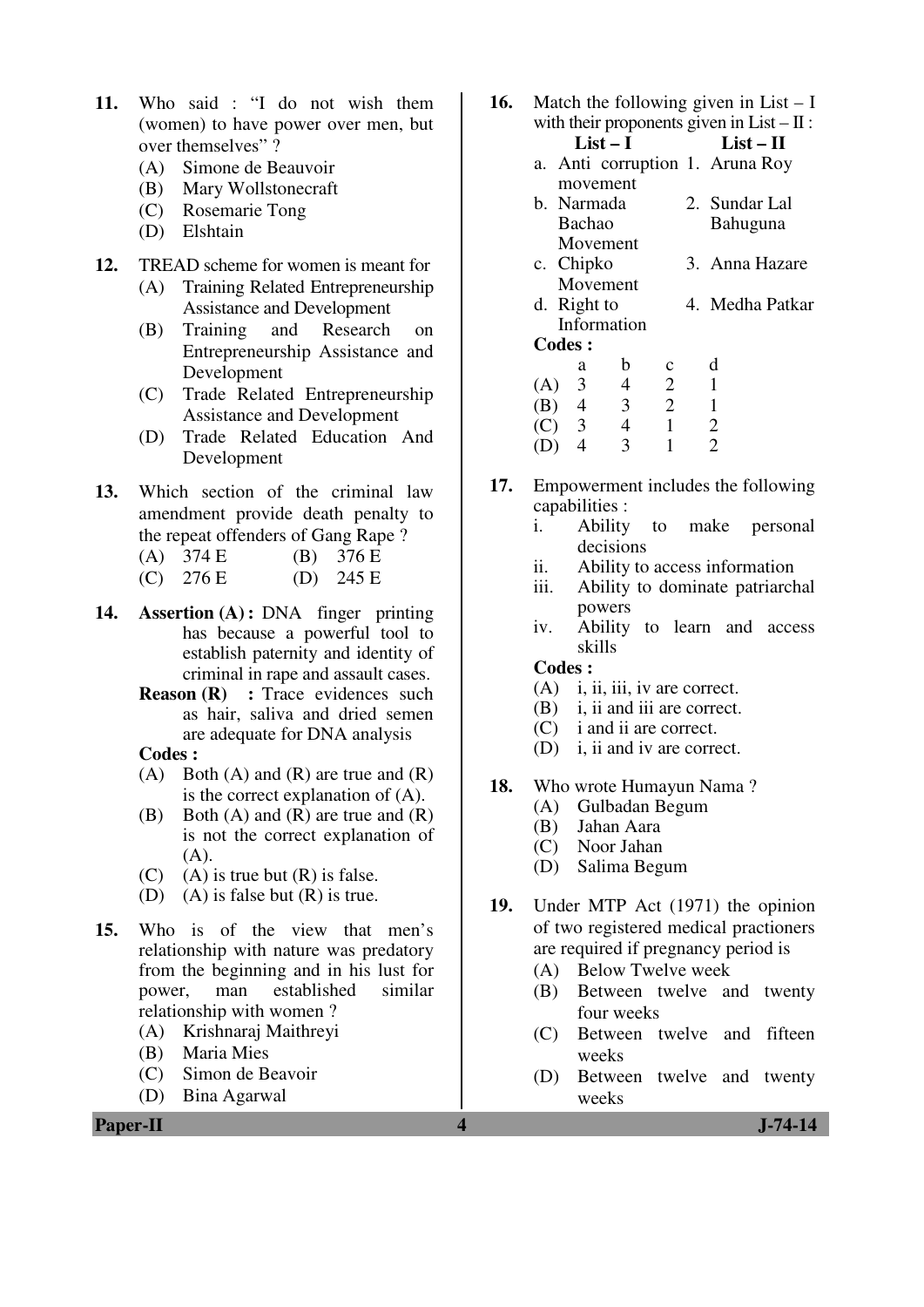- 11. किसने कहा है : "मैं नहीं चाहती/चाहता हैं कि परुषों के ऊपर स्त्रियों की सत्ता रहे बल्कि उनकी सत्ता उनके अपने ऊपर रहे" ?
	- $(A)$  सीमोन डी बीवर
	- (B) मेरी वॉलस्टोनक्राफ्ट
	- (C) रोज़मेरी टाँग
	- (D) एल्शटेन
- 12. महिलाओं के लिए ट्रेड स्कीम निम्नलिखित है:
	- (A) ट्रेनिंग रिलेटेड आंत्रेप्रीनिओरशिप आसिस्टेंस एण्ड डेवलेपमेंट
	- (B) ट्रेनिंग एण्ड रिसर्च ऑन आंत्रेप्रीनियोरशिप आसिस्टेंस एण्ड डेवलेपमेंट
	- (C) टेड रिलेटेड आंत्रेप्रीनियोरशिप आसिस्टेंस एण्ड डेवलेपमेंट
	- (D) टेड रिलेटेड एजुकेशन एण्ड डेवलेपमेंट
- 13. आपराधिक कानून संशोधन की कौन सी धारा समूह बलात्कार के पुनरावृत अपराधियों को मृत्यु दंड प्रदान करती है ?
	- (A) 374 E (B) 376 E
	- (C) 276 E (D) 245 E
- 14. **अभिकथन (A) :** बलात्कार तथा हमले के मामलों में अपराधी का पितृत्व और उसकी पहचान स्थापित करने के लिए डी.एन.ए. अंगुल छाप शक्तिशाली उपकरण बन गया है ।
	- **तर्क (R) :** लवलेश साक्ष्य जैसे कि केश, लार तथा शुष्क वीर्य डी.एन.ए. विश्लेषण के लिए पर्याप्त हैं ।
	- कुट $:$
	- $(A)$   $(A)$  और  $(R)$  दोनों सत्य हैं और  $(R)$ , (A) की सही व्याख्या है ।
	- $(B)$   $(A)$  और  $(R)$  दोनों सत्य हैं और  $(R)$ ,  $(A)$  की सही व्याख्या नहीं है ।
	- $(C)$   $(A)$  सत्य है, परन्तु  $(R)$  असत्य है ।
	- (D) (A) असत्य है, परन्तु (R) सत्य है।
- 15. 'प्रकृति के साथ पुरुष का सम्बन्ध प्रारम्भ से ही परभक्षी था और शक्ति के लिए अपनी लालसा में पुरुष ने स्त्रियों के साथ वैसा ही सम्बन्ध स्थापित किया है', यह किसका विचार है ?
	- $(A)$  कृष्णाराज मैत्री  $(B)$  मारिया माइस
	- $(C)$  साइमन डी बीवर  $(D)$  बीना अग्रवाल
- 16. सूची-I और सूची-II में निम्नलिखित का मिलान कीजिए  $\cdot$ 
	- सूची I <del>सू</del>ची II (a) भ्रष्टाचार विरोधी आन्दोलन  $(1)$  अरुणा रॉय (b) नर्मदा बचाओ (2) सुन्दर लाल
		- आन्दोलन बहुगुणा
	- (c) चिपको आन्दोलन (3) अन्ना हजारे
	- (d) सूचना अधिकार (4) मेधा पाटकर
	- कूट :
	- (a) (b) (c) (d)  $(A) (3) (4) (2) (1)$  (B) (4) (3) (2) (1)  $(C)$  (3) (4) (1) (2)
	- (D) (4) (3) (1) (2)
- 17. सशक्तिकरण में निम्नलिखित क्षमताएँ समाविष्ट हें ?
	- (i) व्यक्तिगत निर्णय लेने की क्षमता
	- (ii) सूचना गम्य करने की क्षमता
	- (iii) पितृसत्तात्मक शक्तियों पर प्रभुता जमाने को क्षमता
	- (iv) कौशल सीखने तथा गम्य करने की क्षमता
	- कुट $:$
	- (A) (i), (ii), (iii) और (iv) सही हैं ।
	- (B) (i), (ii) और (iii) सही हैं ।
	- (C) (i) और (ii) सही हैं ।
	- (D) (i), (ii) और (iv) सही हैं ।
- 1**8.** हमायूँनामा किसने लिखा है ?
	- (A) गुलबदन बेगम (B) जहांआरा
	- (C) ®Öæ¸ü•ÖÆüÖÑ (D) ÃÖ»Öß´ÖÖ ²ÖêÝÖ´Ö
- 19. यदि गर्भ की अवधि निम्नलिखित है तो एम.टी.पी. अधिनियम (1971) के अन्तर्गत दो पंजीकृत चिकित्सा व्यावसायियों (प्रैक्टिशनर) की राय की आवश्यकता होती है:
	- $(A)$  बारह हफ्ते से कम
	- $(B)$  वारह और चौबीस हफ्तों के बीच
	- (C) बारह और पन्द्रह हफ्तों के बीच
	- (D) बारह और बीस हफ्तों के बीच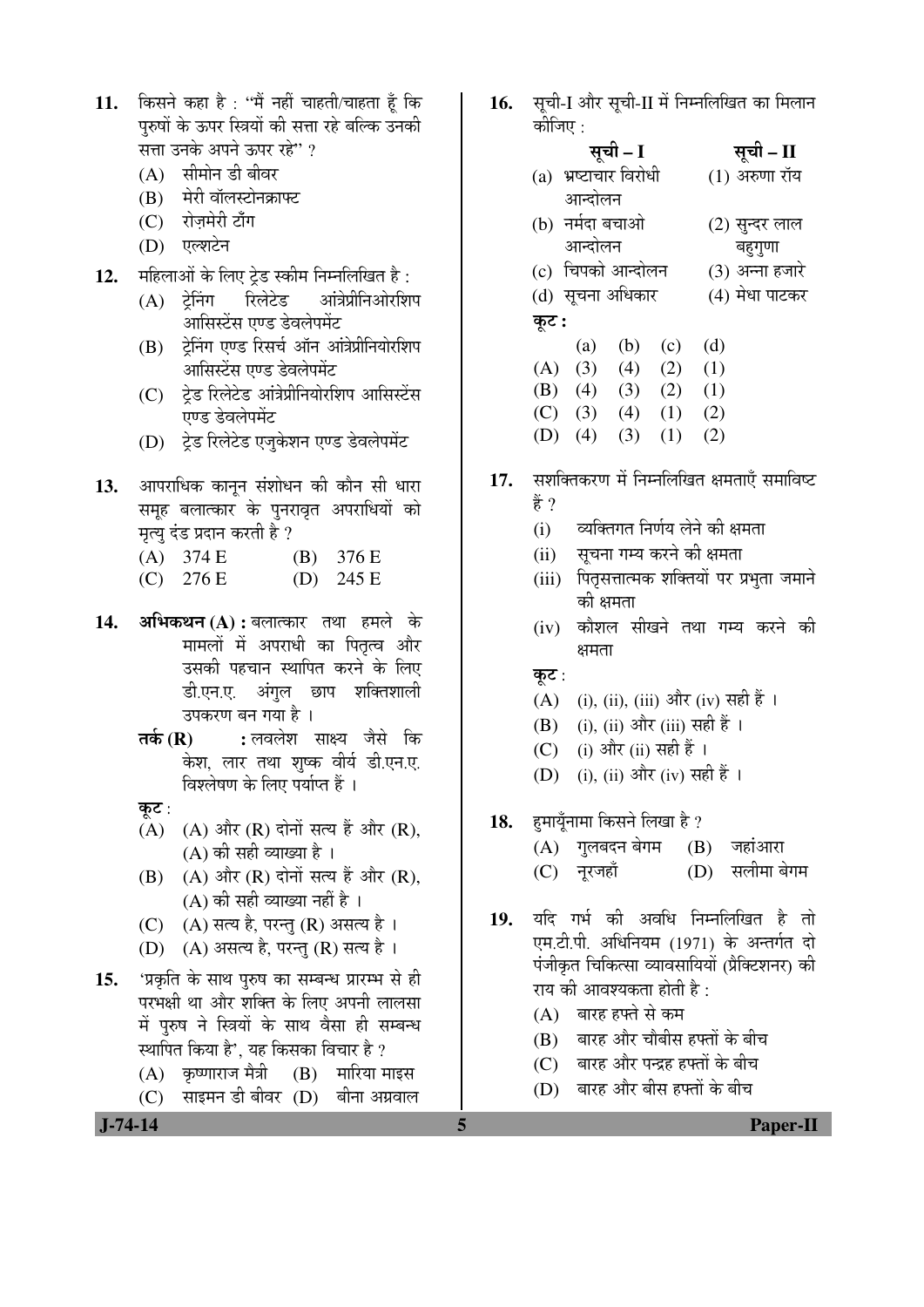**20.** Match the Authors (List – I) with the title of Books (List – II) : **List – I List – II**   $(a)$  Simon Beauvoir (i) Sex and the single girl (b) Kate Millet (ii) The Dialectic of sex : The Case for Feminist Revolution (c) Juliet Mitchell (iii) Sexual politics : A Manifesto for Revolution<br>(iv) The Second (d) Helen Brown Sex **Codes :**  (a) (b) (c) (d)  $(A)$   $(iv)$   $(iii)$   $(ii)$   $(i)$ (B) (iii) (iv) (i) (ii)  $(C)$  (ii) (iii) (iv) (i) (D) (i) (ii) (iii) (iv) 21. Scientific Research Epistemology means (A) Knowledge and Truth (B) Methodology (C) Question (D) Values **22.** Which of the following is the correct statement about the characteristics of an empirical social science research ? i. Collection of primary data about people ii. Research based on social context iii. Research based on secondary data iv. Use of a range of methods **Codes :**  (A) i, ii, iii are correct. (B) i and ii are correct. (C) i, ii and iv are correct. (D) i, ii, iii and iv are correct. **23.** Movement of feminism leading to acceptance of 'Women's Studies' as a discipline in the academic world was profoundly a (A) Political Action (B) Social Action (C) Feminist Action

(D) Economic Action

**Paper-II 6 J-74-14** 

- **24. Assertion (A) :** Women play an essential role in the management of natural resources including soil, water, forest and energy.
	- **Reason (R)** : Women have technical and contemporary knowledge of the natural world around them.

### **Codes :**

- (A) Both (A) and (R) are correct.
- (B) (A) is correct  $(R)$  is wrong.
- (C) Both (A) and (R) are wrong.
- (D) (A) is wrong (R) is correct.
- **25.** Adam Smith held that women did not have the capacity to take rational decisions in economic matters. This is an example of
	- (A) Personal is political
	- (B) Anatomy is destiny
	- (C) Women rights are human rights
	- (D) Natural is personal
- **26.** Arrange the following steps in Research Process in a logical sequence ?
	- i. Data Collection
	- ii. Setting of objectives
	- iii. Report writing
	- iv. Data Analysis

# **Codes :**

| $(A)$ ii, i, iv, iii | $(B)$ i, ii, iii, iv |
|----------------------|----------------------|
| $(C)$ iii, iv, i, ii | $(D)$ iv, iii, ii, i |

- 
- **27.** What is CAPART ?
	- (A) It is a private funding agency.
	- (B) It is an NGO.
	- (C) It is a Government Funding Agency.
	- (D) It is an organ of State Advisory Welfare Board.
- **28.** What is the name of the Scheme which provides training and skills to women in traditional and nontraditional traders ?
	- (A) Kishori Shakti Yojana
	- (B) Rashtriya Mahila Kosh
	- (C) Swayamsiddha
	- (D) Swawlamban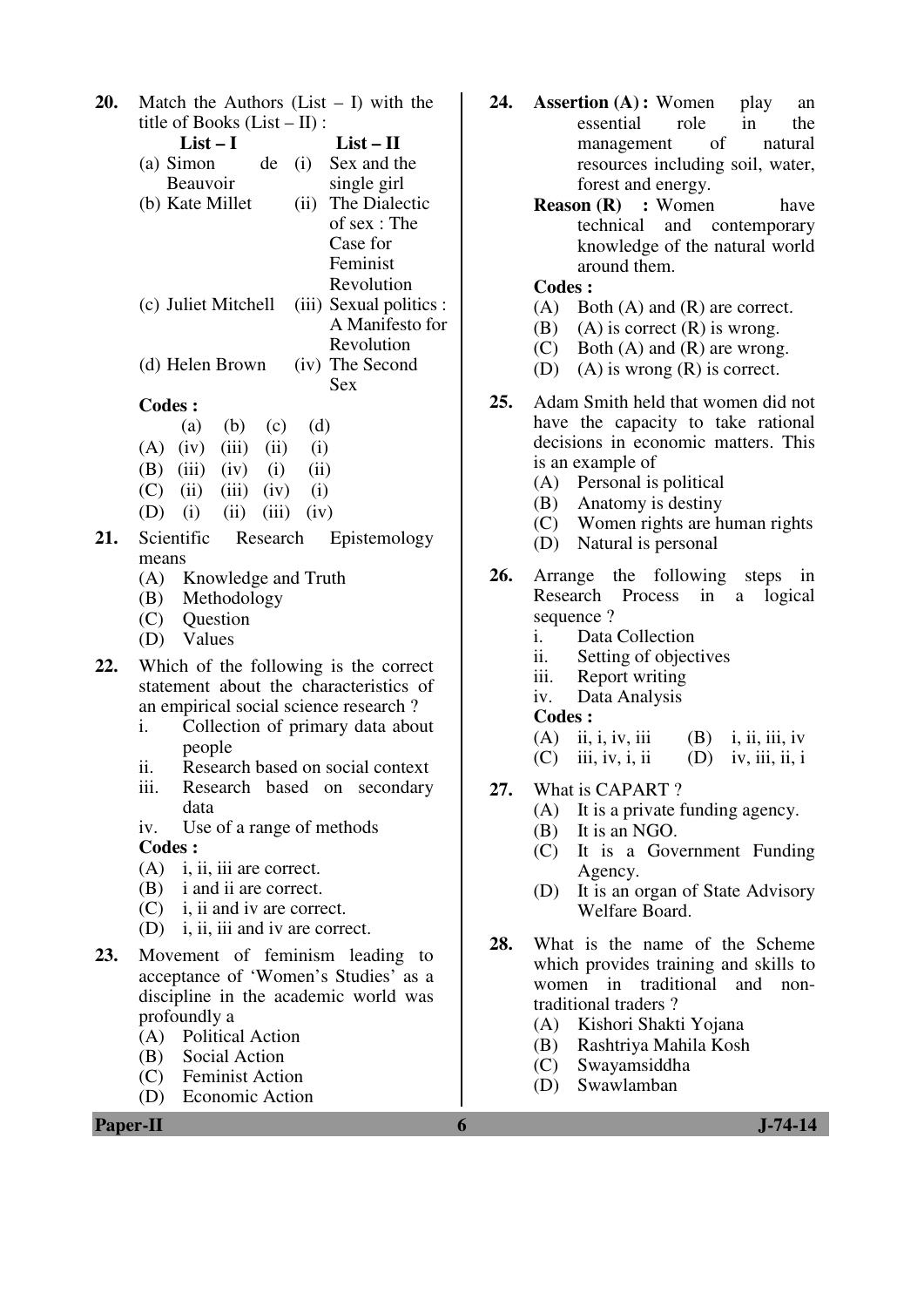20. सूची-I (लेखक) और सूची-II (पुस्तकें) को 24. समेलित करें : सची – I सची – II (लेखक) (पुस्तकें) (a) सीमोन डी बीवर (i) सैक्स एण्ड दि सिंगल गर्ल (b) केट मिलेट (ii) दि डायलेक्टिक ऑफ सैक्स · दि केस फॉर फेमिनिस्ट रेवोलशन (c) जलियट मिचेल (iii)सेक्सुअल पोलिटिक्स : ए मैनिफेस्टो फॉर रेवोलशन (iv)दि सैकण्ड सैक्स (d) हेलन ब्राऊन कूट:  $(d)$  $(a)$  $(b)$  $(c)$  $(A)$  (iv)  $(iii)$   $(ii)$  $(i)$  $(B)$  (iii)  $(iv)$  $(i)$  $(ii)$  $(C)$  $(ii)$  $(iii)$   $(iv)$  $(i)$  $(D)$  (i)  $(ii)$   $(iii)$   $(iv)$ वैज्ञानिक शोध ज्ञानमीमांसा का अभिप्राय है  $21.$ कार्यप्रणाली  $(A)$  ज्ञान और सत्य  $(B)$  $(C)$ प्रश्न  $(D)$ मूल्य आनभविक सामाजिक विज्ञान शोध की 22. विशेषताओं के बारे में सही कथन कौन सा है ? लोगों के बारे में प्राथमिक डेटा संकलन  $(i)$ सामाजिक संदर्भ पर आधारित शोध  $(i)$ (iii) गौण डेटा पर आधारित शोध (iv) विभिन्न पद्धतियों का उपयोग कट $:$ (A) (i), (ii), (iii) सही हैं । (i) और (ii) सही हैं । (B) (C) (i), (ii) और (iv) सही हैं । (i), (ii), (iii) और (iv) सही हैं ।  $(D)$ अकादमिक दुनिया में विषय शाखा के रूप में 23. 'महिला अध्ययन' की मंजुरी की ओर अग्रसर करने वाली नारीवाद की क्रिया राजनीतिक क्रिया थी ।  $(A)$ (B) सामाजिक क्रिया थी। (C) नारीवादी क्रिया थी। आर्थिक क्रिया थी ।  $(D)$ 

7

तकनीकी तथा समकालिक ज्ञान है । कूट: (A) (A) और (R) दोनों सही हैं । (B) (A) सही है, (R) गलत है। (C) (A) और (R) दोनों गलत हैं। (D) (A) गलत है, (R) सत्य है। एडम स्मिथ का मानना था कि महिलाओं में  $25.$ आर्थिक मामलों में तर्क संगत निर्णय लेने की क्षमता नहीं होती है । यह किसका उदाहरण है ?  $(A)$  व्यक्तिगत राजनीतिक है। (B) शरीर रचना नियति है।  $(C)$  महिला अधिकार मानवाधिकार हैं। (D) प्राकृतिक वैयक्तिक है । शोध प्रक्रिया के निम्नलिखित सोपानों को 26. तर्कसंगत अनुक्रम में व्यवस्थित करें : डेटा संकलन  $(i)$ उद्देश्य निर्धारित करना  $(i)$ (iii) रिपोर्ट लिखना (iv) डेटा विश्लेषण कूट :  $(A)$  (ii)  $(i)$  $(iv)$  $(iii)$ (B)  $(i)$  $(ii)$  $(iii)$  $(iv)$  $(C)$  (iii) (iv)  $(ii)$  $(i)$  $(D)$   $(iv)$   $(iii)$   $(ii)$  $(i)$ केपार्ट क्या है ? 27. (A) यह निजी निधिपोषित एजेन्सी है।  $(B)$  यह एन.जी.ओ. है । (C) यह सरकारी निधिपोषित एजेन्सी है। (D) यह राजकीय परामर्शदात्री कल्याण परिषद का अंग है। महिलाओं को पारम्परिक तथा गैर-पारम्परिक 28. व्यवसायों में प्रशिक्षण तथा कौशल प्रदान करने वाली योजना का क्या नाम है ? (A) किशोरी शक्ति योजना (B) राष्ट्रीय महिला कोश स्वयंसिद्ध  $(C)$ (D) स्वावलम्बन

अभिकथन (A) : मृदा, जल, वन तथा ऊर्जा

: महिलाओं

तर्क  $(R)$ 

समेत प्राकृतिक संसाधनों के प्रबन्ध में महिलाएँ अनिवार्य भूमिका अदा करती हैं ।

आसपास को प्राकृतिक दुनिया का

को

अपने

 $J-74-14$ 

**Paper-II**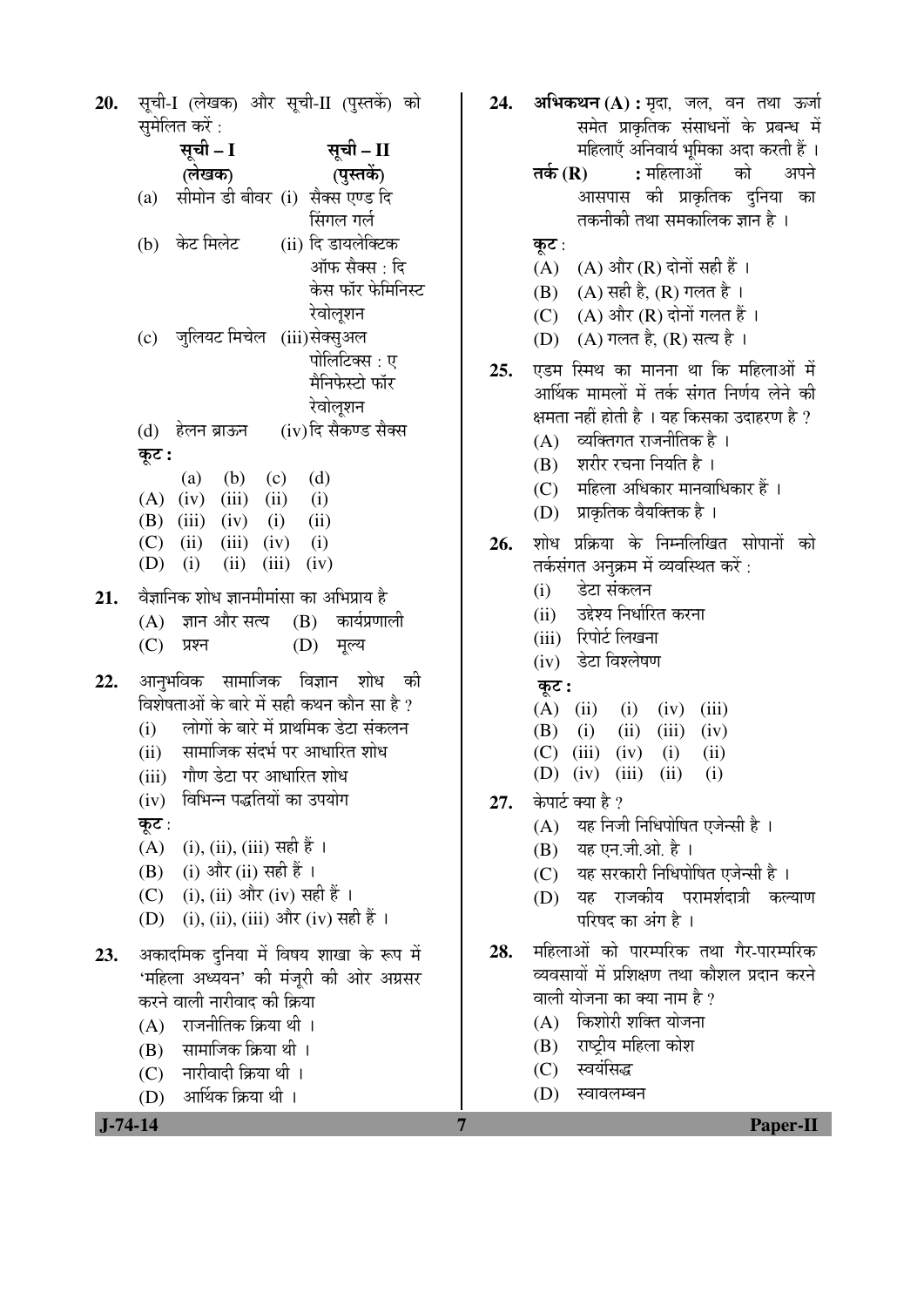- **29. Assertion (A) :** The joint family system is disintegrating in modern India.
	- **Reason (R) : Transition from** Agrarian to Industrial economy is responsible for its disintegration.
	- **Codes :**
	- $(A)$  Both  $(A)$  and  $(R)$  are wrong.
	- (B) Both (A) and (R) are correct and (R) is the correct explanation of (A).
	- $(C)$  (A) is correct, but  $(R)$  is not the correct explanation of (A).
	- (D) (R) is correct, but  $(A)$  is wrong.
- **30.** As per the results of the 2011 census, which of the following group of States and Union Territories occupies the three top places in respect of literacy ?
	- (A) Kerala, Goa, West Bengal
	- (B) Chandigarh, Goa, Kerala
	- (C) Kerala, Lakshwadeep, Mizoram
	- Mizoram, Kerala, Tripura
- **31. Assertion (A):** The divorce rate is increasing in metro cities in India due to high expectation and poor sensitivity.
	- **Reason (R)** : There is greater sensitivity to each other's needs in rural areas and the divorce rate in rural areas has been lower.
	- **Codes :**
	- (A) Both (A) and (R) are correct, but (R) is not the correct explanation of  $(A)$ .
	- (B) (R) is correct, but  $(A)$  is wrong.
	- $(C)$  (A) is correct, but  $(R)$  is wrong.
	- (D) Both (A) and (R) are wrong.
- **32.** The first and the last Muslim Women Ruler of Delhi
	- (A) Rukkaya Begum
	- (B) Noor Jahan
	- Razia Sultan
	- (D) Mahamanga
- **33.** What percentage of India's population is below the official poverty line ?
	- (A) Below 30%
	- (B) 30% to 35%
	- (C) Above 35% but below 40%
	- (D) Between 40% and 45%
- **34.** Which among the following act had declared polygamy among Hindus to be illegal ?
	- (A) Sharada Act 1929
	- (B) The Hindu Marriage Act 1955
	- (C) The Hindu Succession Act 1956
	- (D) Shariat Bill 1937
- **35.** One of the following is not in the list<br>of eight MDGs (Millennium of eight MDGs (Millennium Development Goals) :<br>(A) Achieving Unive
	- (A) Achieving Universal Education<br>(B) Improving Reproductive Health
	- Improving Reproductive Health
	- (C) Improving Maternal Health
	- Environmental Sustainability
- **36.** Which is the first Country in South Asia that has formulated Nation Action Plan on the implementation of UN security Council Resolution 1325 ?
	- (A) Sri Lanka (B) India (D) Bangladesh
- **37.** Social sanctions are imposed in the form of
	- (A) Norms and values
	- (B) Rewards and Punishments
	- (C) Folkways
	- **Culture**
- **38.** The Shah Bano case is related to Muslim wife's
	- (A) Right to Divorce
	- (B) Right to Separation
	- (C) Right to Maintenance after Divorce
	- (D) Right to Husband's property
- **39.** Who said : 'The relation of male to female is by nature a relation of superior to inferior and ruler to ruled"? (A) Yajnavalkya (B) Aristotle (C) Vasistha (D) Plato
- **40.** Among the following statements which is correct about Inductive Research method ?
	- (A) Particular to General
	- (B) General to Particular<br>(C) Starts with Theory
	- (C) Starts with Theory<br>(D) Starts with Hypoth
	- Starts with Hypothesis
- **41.** The Government of India first adopted the policy of family planning in (A) 1956 (B) 1950<br>(C) 1957 (D) 1952  $1957$  (D)

**Paper-II 8 J-74-14**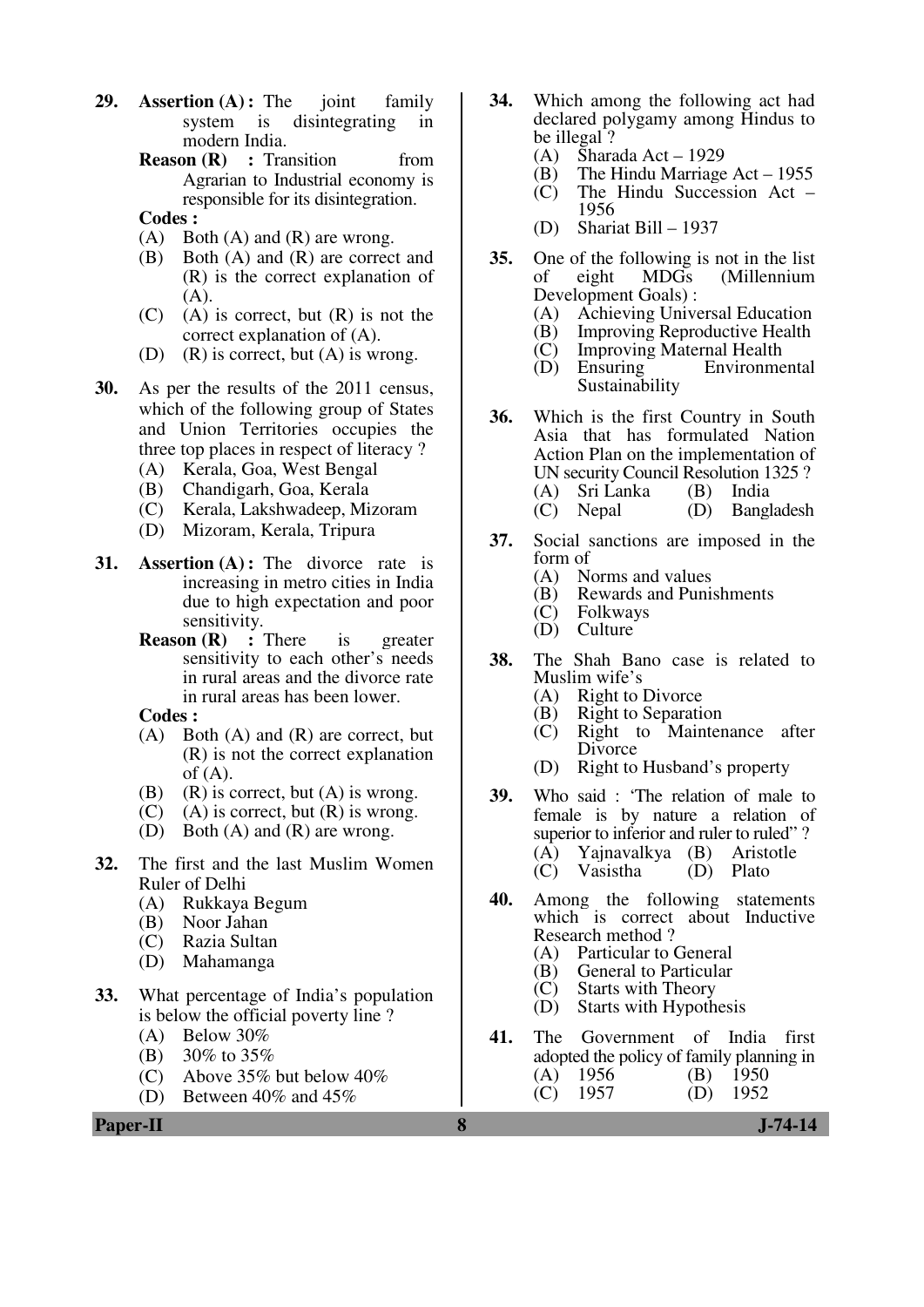- 29. **अभिकथन (A) :** आधुनिक भारत में संयुक्त परिवार प्रणाली विघटित हो रही है ।
	- **तर्क (R) :** कृषिक से औद्योगिक अर्थव्यवस्था में गमन या संक्रमण उसके विघटन के लिए जिम्मेदार है ।
	- कूट $:$
	- $(A)$   $(A)$  और  $(R)$  दोनों गलत हैं।
	- $(B)$   $(A)$  और  $(R)$  दोनों सही हैं और  $(R)$ (A) की सही व्याख्या है ।
	- (C) (A) सही है, परन्तु (R), (A) की सही व्याख्या नहीं है ।
	- (D) (R) सही है, परन्तु (A) गलत है ।
- 30. 2011 की जनगणना के परिणामों के अनुसार, राज्यों तथा संघ राज्य क्षेत्रों का कौन सा समूह साक्षरता के सम्बन्ध में तीन सर्वोच्च स्थानों पर है ?
	- (A) केरल, गोआ, पश्चिम बंगाल
	- (B) चंदीगढ़, गोआ, केरल
	- (C) केरल, लक्षद्वीप, मिज़ोरम
	- (D) मिज़ोरम, केरल, त्रिपुरा
- **31. अभिकथन (A) :** भारत में मेट्रो नगरों में उच्च अपेक्षा तथा निम्न संवेदनशीलता के कारण तलाक की दर में वृद्धि हो रही है ।
	- **तर्क (R) :** ग्रामीण क्षेत्रों में एक दूसरों की आवश्यकताओं के प्रति अधिक संवेदनशीलता है और ग्रामीण क्षेत्रों में तलाक की दर भी कम है ।
	- कुट $:$
	- (A)  $(A)$  और (R) दोनों सही हैं और (R)  $(A)$  की सही व्याख्या नहीं है ।
	- $(B)$   $(R)$  सही है, परन्तु  $(A)$  गलत है।
	- (C)  $(A)$  सही है, परन्तु (R) गलत है।
	- $(D)$   $(A)$  और  $(R)$  दोनों गलत हैं ।
- **32.** दिल्ली की प्रथम तथा अन्तिम मुस्लिम शासक
	- $(A)$  रुकइया बेगम है ।  $(B)$  नूरजहां है ।
	- $(C)$  रजिया सुल्तान है ।  $(D)$  महामंगा है ।
- **33.** भारत की जनसंख्या का क्या प्रतिशत सरकारी गरीबी रेखा से नीचे हैं
	- $(A) 30\%$  से कम
	- (B) 30% से 35%
	- (C)  $35\%$  से ज्यादा परंतु 40% से कम
	- (D)  $40\%$  और  $45\%$  के बीच
- 34. हिन्दओं में बहविवाह प्रथा को निम्नलिखित में से किसने अवैध या गैर-काननी घोषित किया है ?
	- (A) शारदा अधिनियम 1929
	- $(B)$  हिन्द विवाह अधिनियम, 1955
	- (C) हिन्दू उत्तराधिकार अधिनियम, 1956
	- $(D)$  शेरियत विधेयक-1937
- 35. निम्नलिखित में से एक आठ सहस्राब्दि विकास लक्ष्यों की सूची में शामिल नही है :
	- $(A)$  सार्वभौमिक शिक्षा प्राप्त करना
	- (B) प्रजनन स्वास्थ्य सुधारना
	- (C) मातृ स्वास्थ्य सुधारना
	- (D) पर्यावरणीय धारणीयता सुनिश्चित करना
- 36. दक्षिण एशिया के किस देश ने यू.एन. सुरक्षा परिषद प्रस्ताव  $1325$  के क्रियोन्वयन पर नैशनल एक्शन प्लान तैयार किया था ?  $(A)$  श्रीलंका  $(B)$  भारत
	- (C) नेपाल (D) बंग्लादेश
- 37. सामाजिक मंजूरियों को निम्नलिखित रूप में लाग किया जाता है :
	- (A) प्रतिमान और मूल्य (B) पुरस्कार एवं दण्ड<br>(C) लोकरीतियाँ (D) संस्कृति
	- (C) लोकरीतियाँ
- **38.** शाहबानो का केस (या मामला) मुस्लिम पत्नी के से सम्बन्धित है ।
	- $(A)$  ) तलाक के अधिकार
	- (B) सम्बन्ध विच्छेद के अधिकार
	- (C) तलाक के बाद अनुरक्षण के अधिकार
	- $(D)$  पति की सम्पत्ति पर अधिकार
- 39. किसने कहा: "पुरुष का स्त्री से सम्बन्ध प्रकृति द्वारा उच्च का निम्न के साथ और शासक का शासित के साथ सम्बन्ध है"?
	- $(A)$  यज्ञवल्क्य  $(B)$  अरस्त
	- (C) वशिष्ट (D) प्लेटो
- 40. निम्नलिखित में से कौन सा कथन आगमनात्मक <u>शोध पद्धति के बारे में सही है ?</u>
	- (A) विशेष से सामान्य
	- (B) सामान्य से विशेष
	- (C) सिद्धान्त से प्रारम्भ
	- (D) प्राक्कल्पना के साथ प्रारम्भ
- **41.** भारत सरकार ने परिवार नियोजन की नीति सर्वप्रथम किस वर्ष में अंगीकार की थी ?
	- (A) 1956 (B) 1950
	- (C) 1957 (D) 1952

 **J-74-14 9 Paper-II**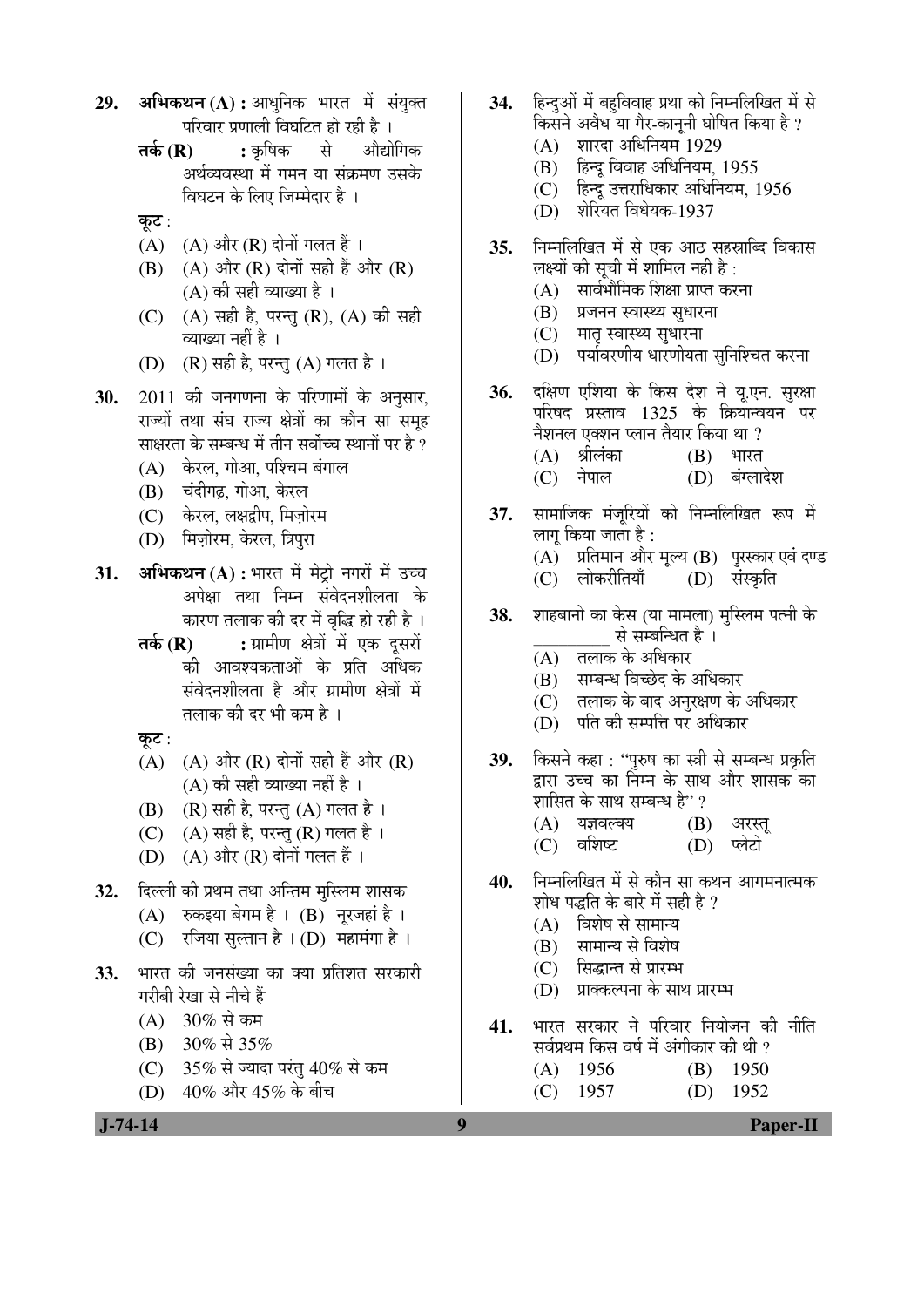| 42. Assertion $(A)$ : The climate of Asia is |  |  |  |
|----------------------------------------------|--|--|--|
| impacted by the annual                       |  |  |  |
| fluctuation of wind direction due            |  |  |  |
| to the monsoon.                              |  |  |  |

- **Reason (R)** : Pressure dominance also affects the receipt of solar radiation.
- **Codes :**
- $(A)$  Both  $(A)$  and  $(R)$  are correct and  $(R)$ is the correct explanation of (A).
- (B) Both (A) and (R) are correct but (R) is not the correct explanation of  $(A)$ .
- (C) (A) is true but  $(R)$  is false.
- (D) (A) is false but  $(R)$  is true.
- **43.** Match the following from List I (Authors) with  $List - II$  (Books):

|     | $List-I$                                                                      | $List - II$                      |
|-----|-------------------------------------------------------------------------------|----------------------------------|
|     | (Author)                                                                      | (Books)                          |
|     | (a) Neera Desai                                                               | (i) Women and                    |
|     |                                                                               | politics world                   |
|     |                                                                               | wide                             |
|     | (b) Tara Ali Baig                                                             | (ii) History of                  |
|     |                                                                               | Doing                            |
|     | (c) Radha Kumar                                                               | (iii) India's                    |
|     |                                                                               | Women power                      |
|     | (d) Barbara J.                                                                | (iv) Women in                    |
|     | Nelson and                                                                    | Modern India                     |
|     | Najma                                                                         |                                  |
|     | Chowdhary                                                                     |                                  |
|     | <b>Codes:</b>                                                                 |                                  |
|     | $(a)$ $(b)$<br>(c)                                                            | (d)                              |
|     | $(A)$ (iv) (iii) (ii)                                                         | (i)                              |
|     | $(B)$ (iii) (ii)<br>(i)                                                       | (iv)                             |
|     | $\overrightarrow{C}$ $\overrightarrow{(iv)}$ $\overrightarrow{(ii)}$<br>(iii) | (i)                              |
|     | $(D)$ $(ii)$<br>(i)<br>(iv)                                                   | (iii)                            |
| 44. | Gender disaggregated data is the basis for :                                  |                                  |
|     | i.                                                                            | Formulation of Gender sensitive  |
|     | policy                                                                        |                                  |
|     | ii.                                                                           | Formulation of Gender statistics |
|     | iii.<br>Formulation of census data                                            |                                  |
|     | Formulation of data bank<br>iv.                                               |                                  |
|     | <b>Codes:</b>                                                                 |                                  |
|     | $(A)$ i and iii are correct.                                                  |                                  |
|     | (B) i and ii are correct.                                                     |                                  |
|     | (C) iii and iv are correct.                                                   |                                  |
|     | (D) iii only correct.                                                         |                                  |
| 45. | U.N. Decade of Women 1976-85                                                  |                                  |
|     | ended with the conference in                                                  |                                  |
|     | (A)<br><b>Nairobi</b>                                                         |                                  |
|     | (B) Beijing                                                                   |                                  |
|     | (C)<br><b>Bangkok</b>                                                         |                                  |

(D) Stony point New York

- **46.** Arrange the following conventions in the chronological order :
	- i. Convention on the elimination of All Forms of Discrimination against women.
	- ii. Convention on the Rights of the Child.
	- iii. International Covenant on Economic Social and Cultural Rights.
	- iv. Convention against Torture  **Codes :**
	- (A) i, iv, ii and iii
	- (B) iii, i, iv and ii<br>(C) iv, i, iii and ii
	- iv, i, iii and ii
	- (D) ii, iii, i and iv
- **47.** Who is the Chief Executive of Bhartiya Mahila Bank ?
	- (A) Indira Nooyi
	- (B) Shikha Sharma
	- (C) Usha Anantha Subramanian
	- Naina Lal Kidwai
- **48.** What is the full form of NACO ?<br>
(A) National Aids Central
	- (A) National Aids **Organization**
	- (B) National Aids Coordinating **Organization**
	- (C) National Aids Controlling and Co-ordinating Organization
	- (D) National Aids Control Organization
- **49.** Which type of research is generally used for the development of hypothesis regarding potential problems ?
	- (A) Exploratory
	- (B) Experimental
	- (C) Diagnostic
	- Descriptive
- **50.** What is incorrect about Action Research ?
	- (A) It emphasizes the notion of action as a legitimate mode of knowing.
	- (B) It is actually a basic research.
	- (C) It takes the realm of knowledge into the field of practice.
	- (D) It is the basic for participatory action research.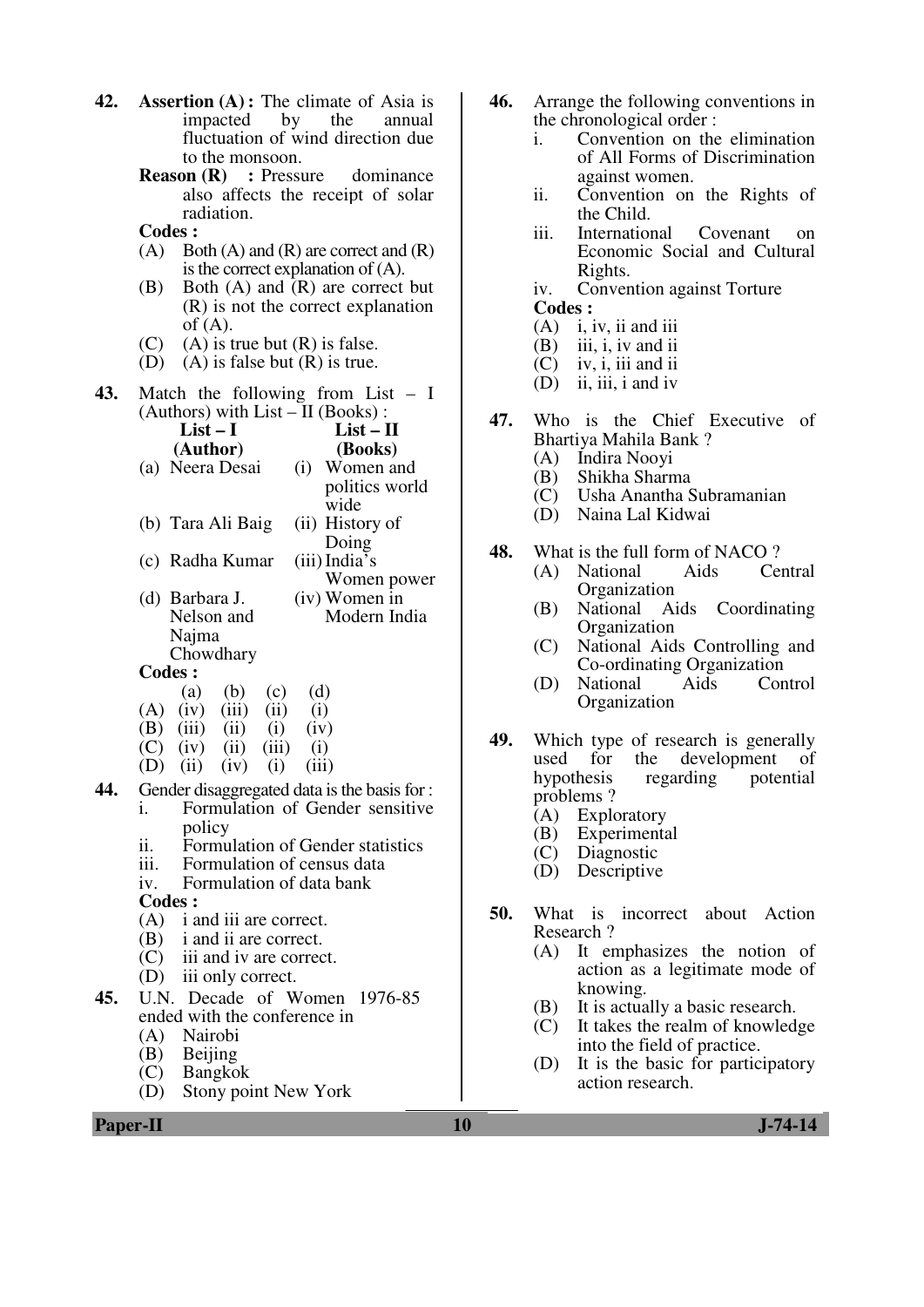| 42. | <b>अभिकथन (A) :</b> एशिया का जलवायु, मानसून<br>46.                |     |  |
|-----|-------------------------------------------------------------------|-----|--|
|     | के कारण पवन की दिशा के वार्षिक उतार                               |     |  |
|     | चढ़ाव द्वारा प्रभावित होता है ।                                   |     |  |
|     | : दबाव की प्रबलता सौर<br>तर्क $(R)$                               |     |  |
|     | विकिरण प्रसारण की प्राप्ति को भी                                  |     |  |
|     | प्रभावित करती है ।                                                |     |  |
|     | कूट :                                                             |     |  |
|     | (A) (A) और (R) दोनों सही हैं और (R)                               |     |  |
|     | (A) की सही व्याख्या है ।                                          |     |  |
|     | (A) और $(R)$ दोनों सही हैं, परंतु $(R)$<br>(B)                    |     |  |
|     | (A) की सही व्याख्या नहीं है ।                                     |     |  |
|     | (C) (A) सत्य है, परन्तु (R) असत्य है।                             |     |  |
|     | (D) (A) असत्य है, परन्तु (R) सत्य है ।                            |     |  |
| 43. | सूची-I (लेखक) और सूची-II (पुस्तक) से                              |     |  |
|     | निम्नलिखित का मिलान करें :                                        |     |  |
|     | सूची – I<br>सूची – II                                             | 47. |  |
|     | (लेखक)<br>(पुस्तक)                                                |     |  |
|     | नीरा देसाई      (i)    वूमेन एण्ड पोलिटिक्स<br>(a)                |     |  |
|     | वर्ल्ड वाइड                                                       |     |  |
|     | (b) तारा अली बेग (ii) हिस्टरी ऑफ डूइंग                            |     |  |
|     | (c) राधा कुमार (iii) इंडिया वूमेन पावर                            |     |  |
|     | (iv) वूमेन इन मॉडर्न<br>(d) वारबरा जे.                            |     |  |
|     | नेलसन एवं<br>इंडिया                                               | 48. |  |
|     | नज़मा चौधरी                                                       |     |  |
|     |                                                                   |     |  |
|     | कूट :<br>(a) (b) (c)<br>(d)                                       |     |  |
|     | $(A)$ (iv) (iii) (ii)<br>(i)                                      |     |  |
|     | (B) $(iii)$ $(ii)$ $(i)$<br>(iv)                                  |     |  |
|     | $(C)$ (iv) (ii) (iii) (i)                                         |     |  |
|     | (D) (ii) (iv) (i)<br>(iii)                                        |     |  |
| 44. | जेंडर वियुक्त डेटा निम्नलिखित के निर्माण का                       | 49. |  |
|     | आधार है :                                                         |     |  |
|     | जेंडर संवेदनशील नीति निर्माण<br>(i)                               |     |  |
|     | जेंडर सांख्यिकी का निर्माण<br>(ii)                                |     |  |
|     | जनगणना आँकड़े तैयार करना<br>(iii)<br>डेटा बैंक का निर्माण<br>(iv) |     |  |
|     | कूट :                                                             |     |  |
|     | (A) (i) और (iii) सही हैं ।                                        |     |  |
|     | (B) (i) और (ii) सही हैं ।                                         | 50. |  |
|     | (C) (iii) और (iv) सही हैं ।                                       |     |  |
|     | (D) केवल (iii) सही है ।                                           |     |  |
| 45. | संयुक्त राष्ट्र महिला<br>दशक<br>1976-85                           |     |  |
|     | में सम्मेलन के साथ समाप्त हुआ ।                                   |     |  |
|     | $(B)$ बीजिंग<br>नेरोबी<br>(A)                                     |     |  |
|     | (D) स्टोनी प्वॉन्ट न्यूयॉर्क<br>बैंकॉक<br>(C)                     |     |  |
|     |                                                                   |     |  |

- निम्नलिखित अभिसमयों को कालानक्रमिक क्रम में व्यवस्थित करें :
	- महिलाओं के विरुद्ध सर्वरूपी भेदभाव  $(i)$ उन्मूलन अभिसमय
	- बालाधिकार अभिसमय  $(ii)$
	- (iii) अंतर्राष्ट्रीय आर्थिक, सामाजिक एवं सांस्कृतिक अधिकार प्रसंविदा
	- (iv) यंत्रणा विरुद्ध अभिसमय
	- कूट:
	- (A) (i), (iv), (ii) और (iii)
	- (B) (iii), (i), (iv) और (ii)
	- (C) (iv), (i), (iii) और (ii)
	- (D) (ii), (iii), (i) और (iv)
- भारतीय महिला बैंक का प्रधान कार्यपालक कौन हे ?
	- (A) इंदिरा नुई
	- $(B)$  शिखा शर्मा
	- (C) ऊषा अनंत सुब्रमनियम
	- $(D)$  नैना लाल किदवाई
- नाको (एन.ए.सी.ओ.) का पूर्ण रूप क्या है ?
	- (A) नैशनल एड्स सेंट्रल ऑर्गनाइज़ेशन
	- $(B)$  नैशनल कोऑर्डिनेटिंग एडस ऑर्गनाइजेशन
	- (C) नैशनल कंटोलिंग एण्ड एड्स कोऑर्डिनेटिंग ऑर्गनाइजेशन
	- (D) नैशनल एड्स कंट्रोल ऑर्गनाइज़ेशन
- सम्भाव्य (या संभावित) समस्याओं के सम्बन्ध में प्राक्कल्पना विकसित करने के लिये सामान्य तौर पर उपयोग किए जाने वाले शोध का प्रकार कौन सा है ?
	- (A) अन्वेषणात्मक (B) प्रायोगिक
	- (C) निदानकारी (D) विवरणात्मक
- एक्शन रिसर्च (क्रियात्मक शोध) के बारे में क्या गलत है  $\overline{?}$ 
	- (A) जानने के वैध तरीके के रूप में क्रिया (कृत्य) की धारणा पर यह जोर देता है।
	- (B) यह वास्तव में मौलिक शोध है।
	- (C) यह ज्ञान के क्षेत्र को अभ्यास के क्षेत्र में ले जाता है।
	- (D) यह सहभागी क्रियात्मक शोध का मूल है।

**Paper-II**